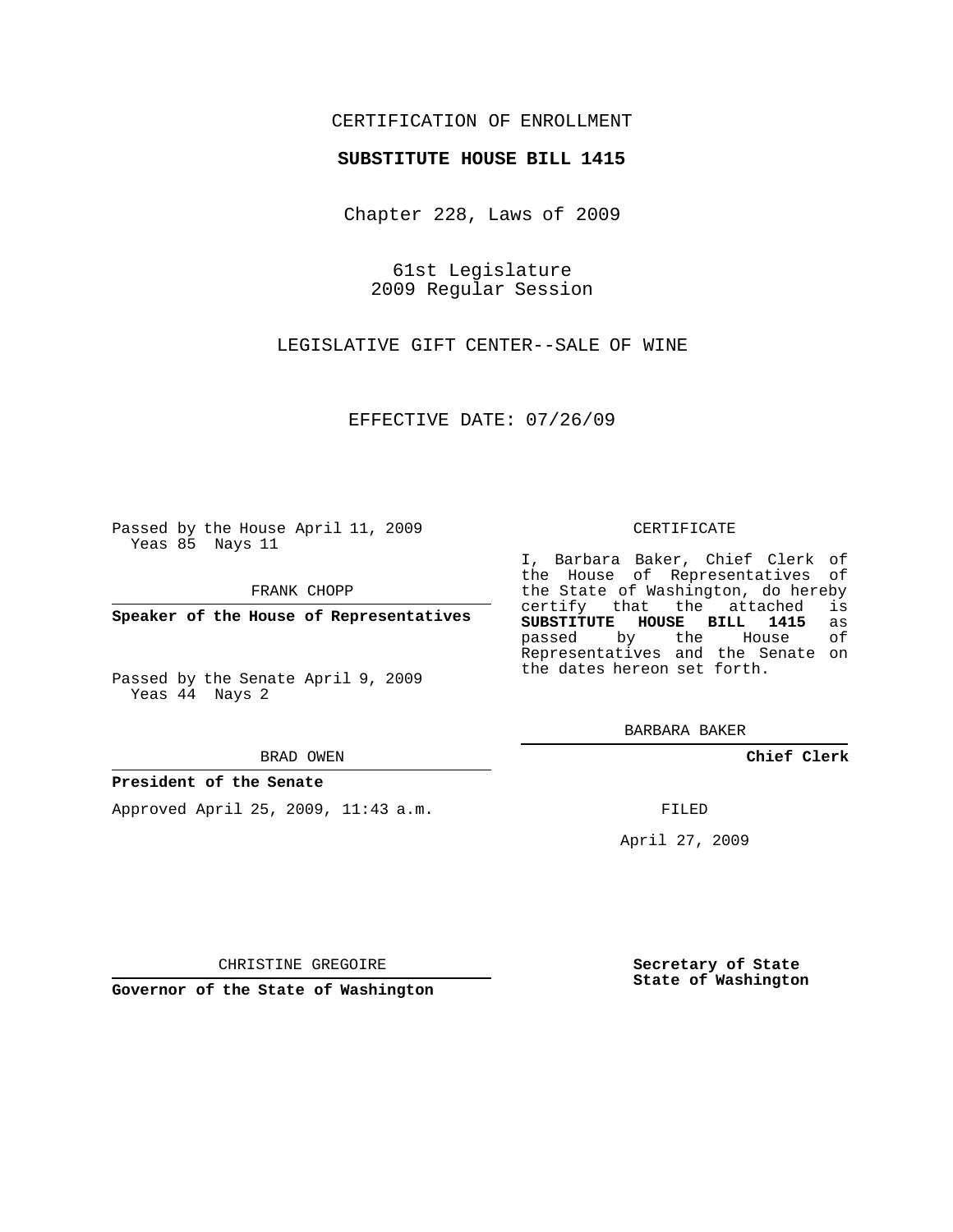# **SUBSTITUTE HOUSE BILL 1415** \_\_\_\_\_\_\_\_\_\_\_\_\_\_\_\_\_\_\_\_\_\_\_\_\_\_\_\_\_\_\_\_\_\_\_\_\_\_\_\_\_\_\_\_\_

\_\_\_\_\_\_\_\_\_\_\_\_\_\_\_\_\_\_\_\_\_\_\_\_\_\_\_\_\_\_\_\_\_\_\_\_\_\_\_\_\_\_\_\_\_

Passed Legislature - 2009 Regular Session

# **State of Washington 61st Legislature 2009 Regular Session**

**By** House Commerce & Labor (originally sponsored by Representatives Hasegawa, Haler, Hunt, Armstrong, Eddy, Newhouse, Conway, Wood, Williams, Johnson, Chase, Upthegrove, Condotta, Moeller, and Ormsby)

READ FIRST TIME 02/23/09.

1 AN ACT Relating to sales of wine at the legislative gift center; adding new sections to chapter 44.73 RCW; adding a new section to chapter 66.12 RCW; and adding a new section to chapter 15.88 RCW.

BE IT ENACTED BY THE LEGISLATURE OF THE STATE OF WASHINGTON:

 NEW SECTION. **Sec. 1.** The legislature finds that the production of wine grapes in the state is an important segment of Washington agriculture as evidenced by the continued investments made by the state in developing the wine industry, including the creation of viticulture and enology programs at Washington State University and wine technology programs at community and technical colleges. The legislature further finds that the promotion and sale of Washington wine at the legislative gift center is harmonious with the purpose of the gift center, which is to promote the state and the goods produced around the state. Therefore, the legislature intends to allow the legislative gift center to sell wine produced in Washington to visitors of legal drinking age.

 NEW SECTION. **Sec. 2.** A new section is added to chapter 66.12 RCW to read as follows:

Nothing in this title shall apply to or prevent the legislative